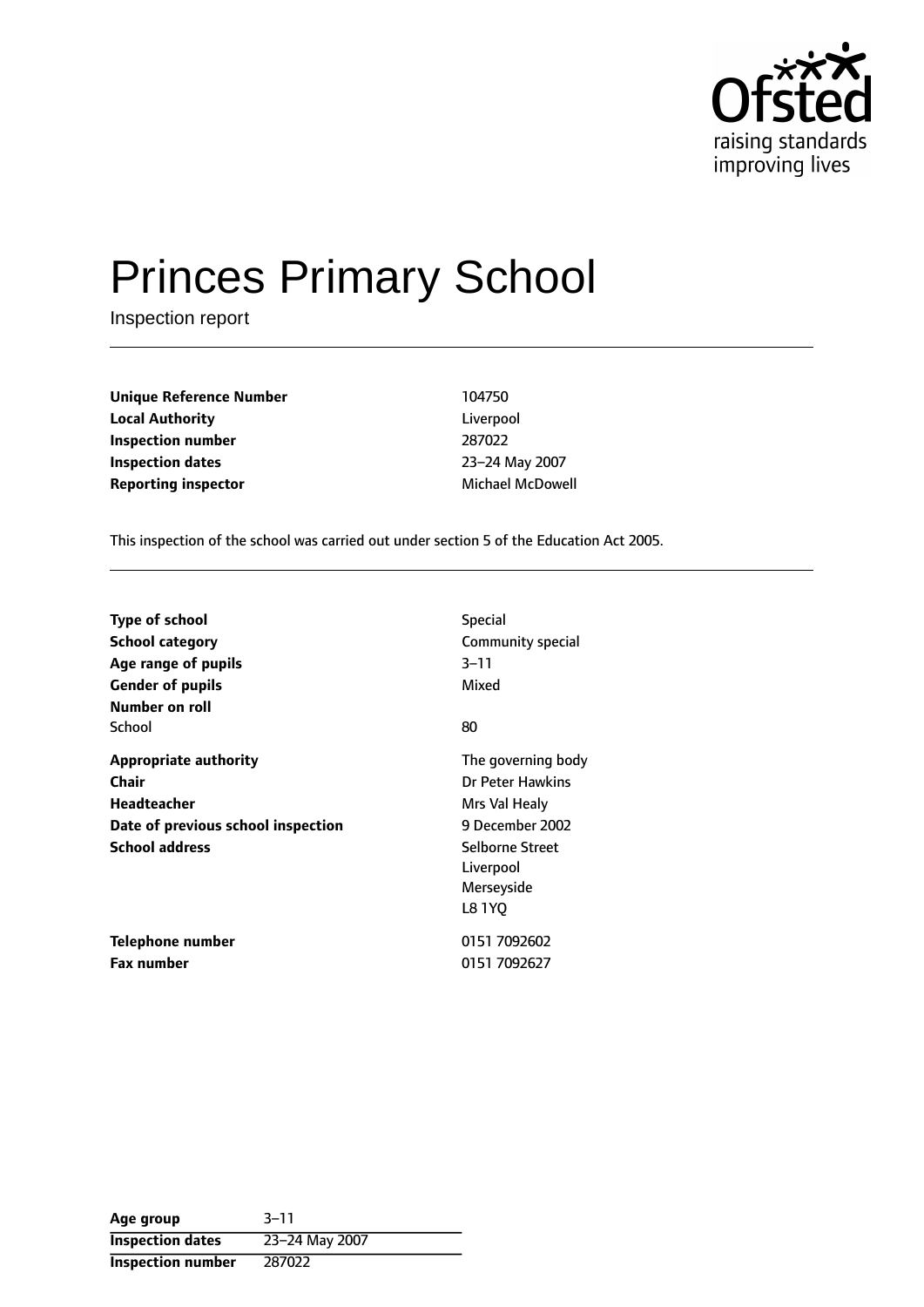.

© Crown copyright 2007

#### Website: www.ofsted.gov.uk

This document may be reproduced in whole or in part for non-commercial educational purposes, provided that the information quoted is reproduced without adaptation and the source and date of publication are stated.

Further copies of this report are obtainable from the school. Under the Education Act 2005, the school must provide a copy of this report free of charge to certain categories of people. A charge not exceeding the full cost of reproduction may be made for any other copies supplied.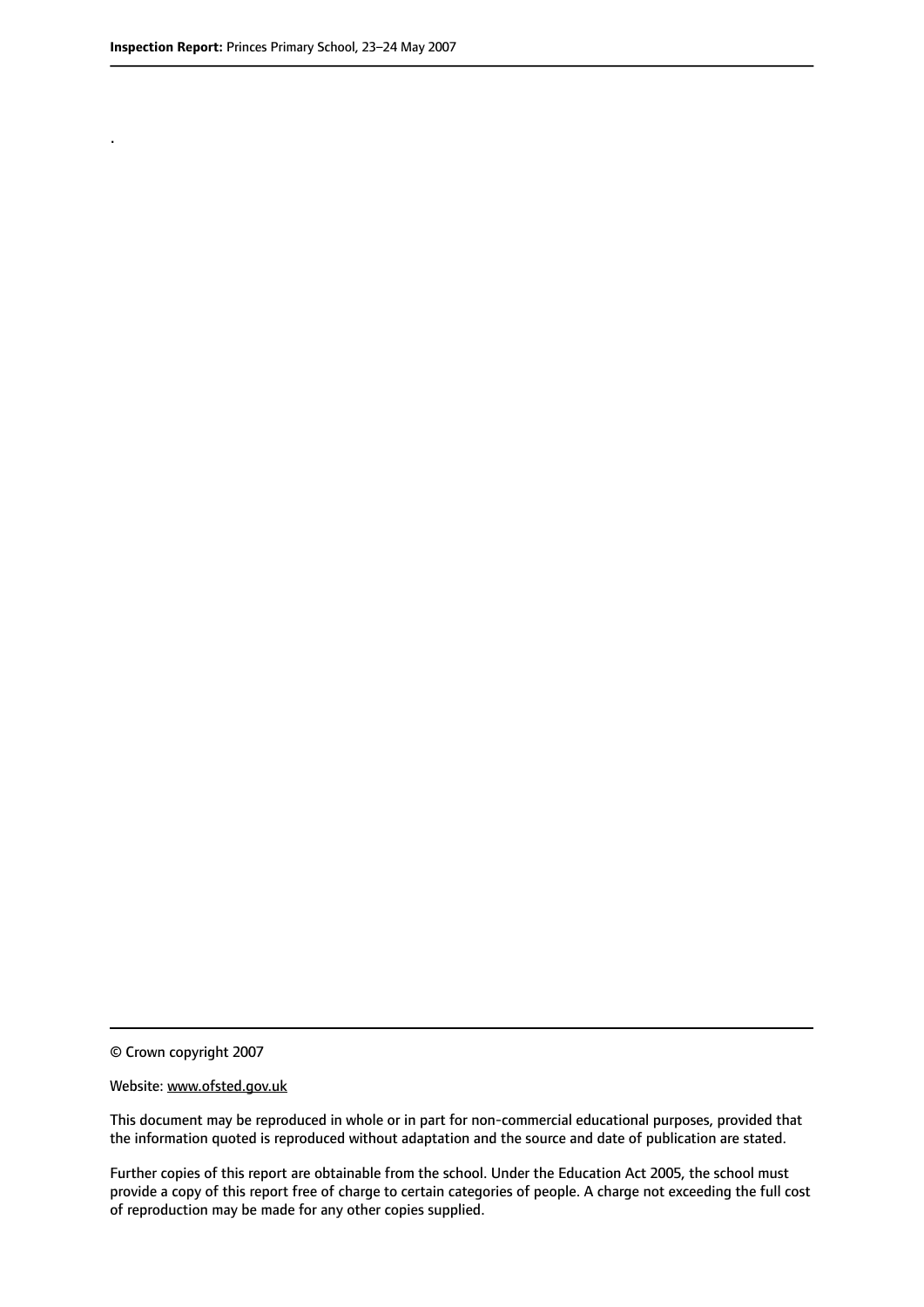# **Introduction**

The inspection was carried out by an Additional Inspector.

## **Description of the school**

This is a community special school for pupils who have a statement of special educational need because of their severe (SLD) or profound and multiple learning difficulties (PMLD). A minority has, additionally, autistic spectrum disorders(ASD). Because of their learning difficulties and/or disabilities, pupils' attainment is well below average. Occasionally, pupils are placed at the school for assessment before the process of issuing a statement is complete. Pupils come from across the City of Liverpool. Most are White and British but a small number are from minority ethnic groups.

## **Key for inspection grades**

| Grade 1 | Outstanding  |
|---------|--------------|
| Grade 2 | Good         |
| Grade 3 | Satisfactory |
| Grade 4 | Inadequate   |
|         |              |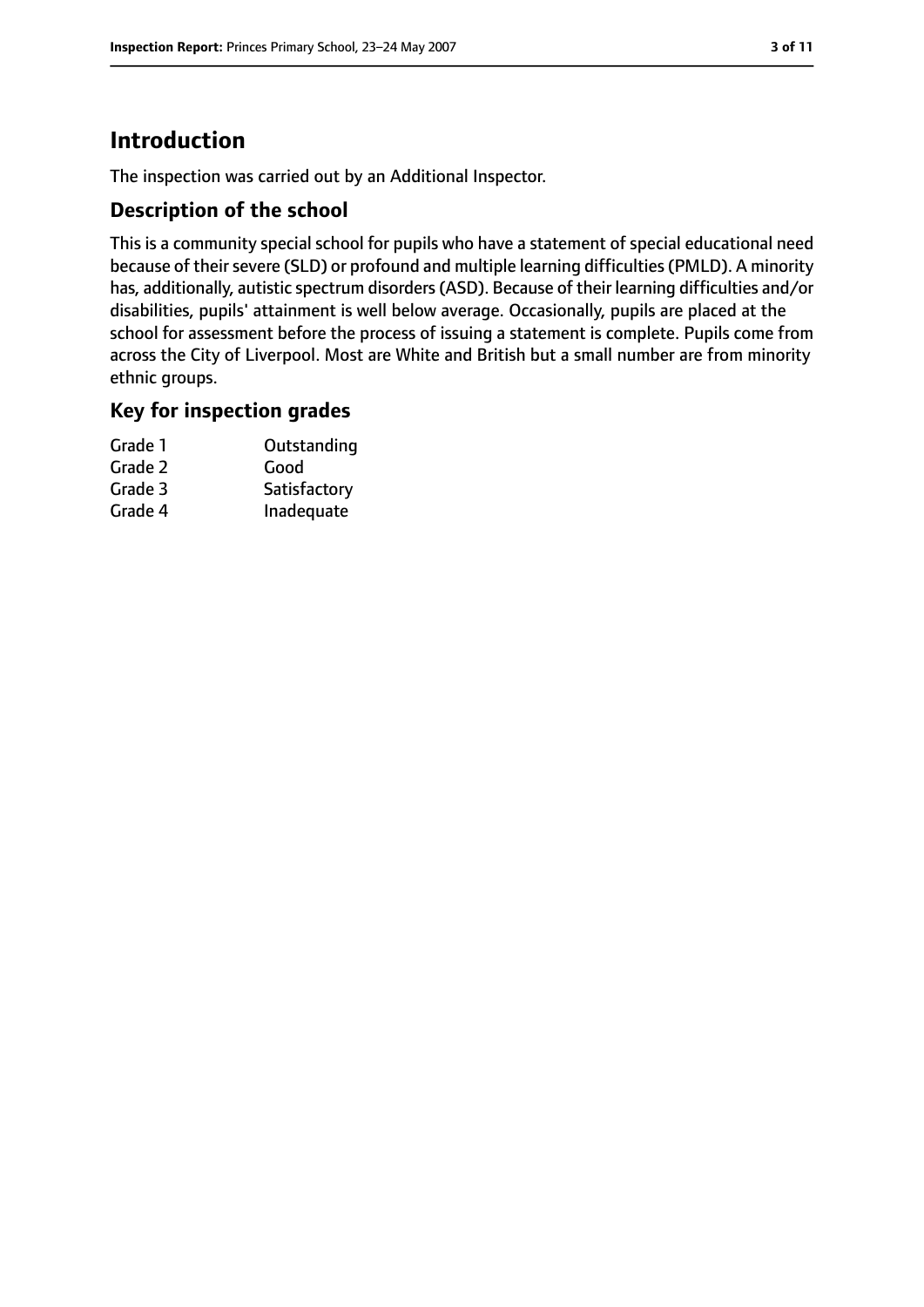# **Overall effectiveness of the school**

#### **Grade: 2**

The overall effectiveness of the school is good. In the Foundation Stage children make good progress towards their early learning goals and their personal targets. Progress for the majority continues to be good in Years 1 to 6 in most subjects and areas of learning, although it is generally better in English and communication skills than it is in mathematics. The majority of pupils with ASD make good progress and, for a few, progress is very good. However, a very small minority of the pupils with ASD and who start at the lowest levels make satisfactory, rather than good, progress in most areas. Pupils are taught well. Teachers use effective methods to develop pupils' communication skills and manage their behaviour. Assessment is thorough. Work is well matched to pupils' capabilities. Teaching and welfare assistants know and carry out their roles effectively. Lessons are lively and imaginative and pupils join in them happily and learn well. The teaching of those pupils with ASD who are in the specialist class is of high quality, and those with PMLD are taught effectively.

Personal development is outstanding. Spiritual, moral, social and cultural development is good, and pupils enjoy school. Attendance is good, and pupils become very well behaved and confident learners. Pupils feel safe and trust their teachers and helpers. They develop their communication and self-help skills well and use these to contribute to the school, the community outside it, and to become more independent. They are committed to healthy lifestyles. They take to physical activity and sport exceptionally well. The curriculum is good. It meets the individual needs of pupils and the requirements of the National Curriculum. It provides very well for pupils' personal development.

Care, guidance and support for pupils are outstanding. The school watches the progress of its pupils very closely and sets them realistic, challenging, targets. They are given all the help they need to become confident, secure and happy learners. Health and safety are exceptionally well promoted. Child protection arrangements are robust. The school is vigilant in safeguarding the welfare of the most vulnerable pupils.

Leadership and management are good. The school has, over time, improved standards of achievement, pupils' personal development and the quality of teaching. The school has an accurate picture of its own performance. There is excellent equality of opportunity and inclusion is promoted very well. Pupils have many chances to learn and play alongside others from mainstream schools. Financial management is secure and resources are used well. The school runs efficiently and smoothly in its day-to-day activities. Governance is rigorous and supportive. Overall improvement since the last inspection is good and the leadership is capable of improving the school further. It gives good value for money.

#### **What the school should do to improve further**

- Improve achievement in the areas, such as mathematics, in which pupils' progress is less marked.
- Improve the progress made by pupils with ASD who have very low starting points.

# **Achievement and standards**

#### **Grade: 2**

Achievement is good. Most children in the Foundation Stage make good progresstowardstheir learning goals. They develop effective communication skills. They learn and respond to the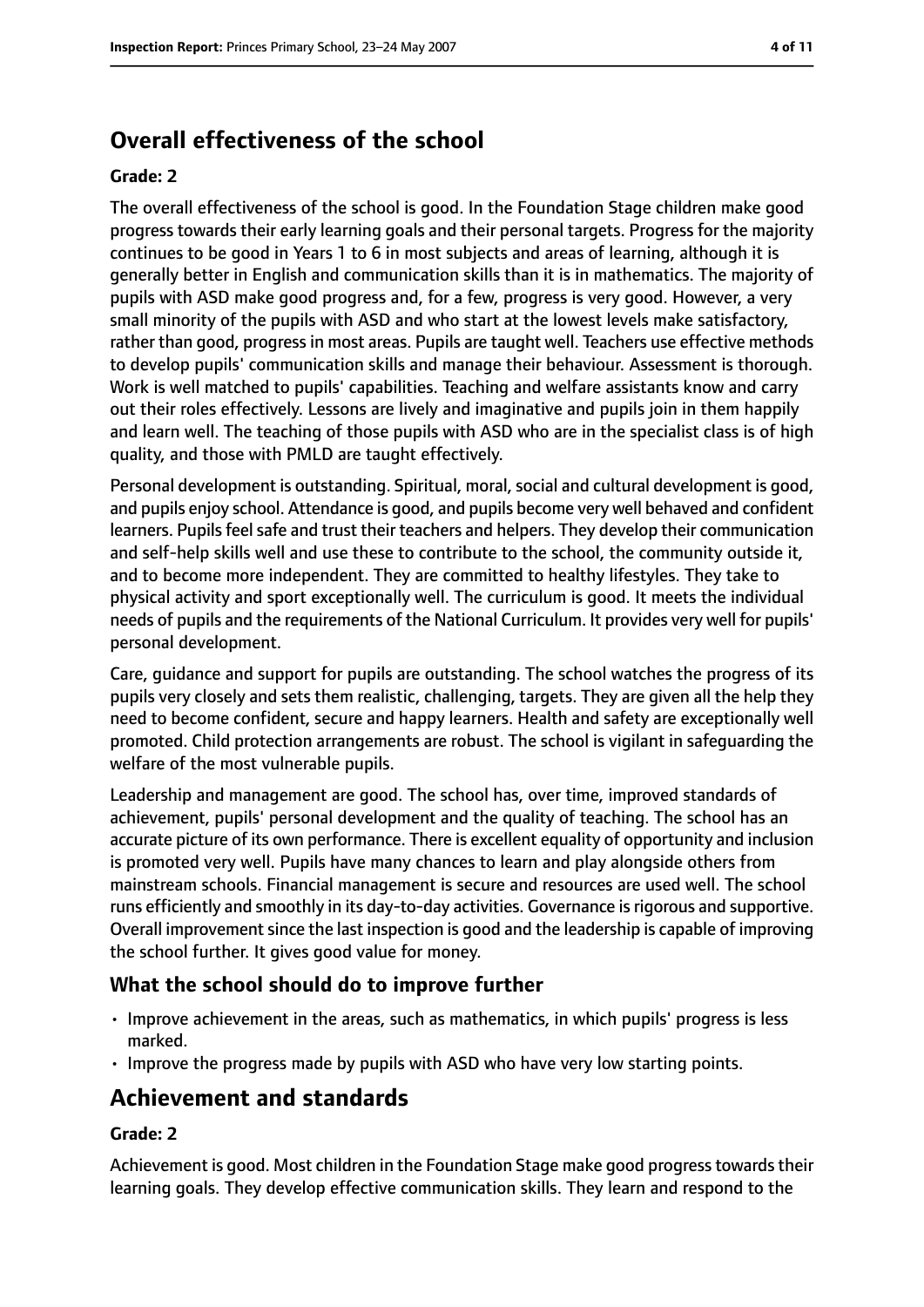signs and picture cues that are skilfully used by their teachers to back up oral language. For the majority, physical, personal, social and emotional development is particularly good.

Overall, pupils in Years 1 to 6 continue to make good progress. They build on their early gains, especially in the development of communication skills, reading and writing. Pupils do well in most of the subjects they are taught. In physical education they achieve high standards in swimming and in adapted games, and they make significant progressin science and in personal, social and health education. However, in mathematics, progress is not quite as good as it is in English. In each year group, the overall achievement of most pupils compares favourably with that of children from similar schools who have the same starting points and similar learning difficulties. Pupils with profound and multiple learning difficulties make good gains. The well delivered sensory curriculum helps them to join in stimulating classroom activities. In most cases, pupils with ASD make good progress. The progress made by a few higher achieving pupils in this group is exceptionally good. However, across the age range, a very small minority of pupils with ASD with very low starting points do not achieve as well as most. Their progress, while broadly average, is markedly slower than the majority.

# **Personal development and well-being**

#### **Grade: 1**

Personal development and well-being are outstanding. Because pupils learn to communicate effectively through speech, sign, pictures and symbols, they become confident learners. They readily join in their lessons and enjoy the many opportunities to learn and play outside the classroom that the school provides.

Attendance is good and pupils behave very well. Their response to well planned opportunities to learn about and understand their own feelings is excellent. Those who previously have been challenging learn to control their emotional reactions and impulses. Pupils feel safe and are not afraid that they might be bullied or hurt by others. They are certain that there will always be a trusted adult to whom they can turn. Pupils' commitment to healthy lifestyles is exceptional. They are encouraged to try out healthy foods at snack time and most are willing to do this. They choose their lunch from a range of healthy options. However, it is in their commitment to and take-up of opportunities for physical activity that they particularly welcome. During break times and beyond the school day pupils are very active. They play games such as Boccia, Kwik cricket and football, and they particularly enjoy swimming. Spiritual, moral, social and cultural development is excellent. Pupils behave safely and understand the need for simple rules of conduct that they readily obey. Most make good use of the planned quiet moments during assemblies, circle times and at the end of the school day, becoming very calm and thoughtful. They like to take on responsibilities and to help others in the classrooms and about the school. The school council members are very proud of the part they play in bringing about improvements.

# **Quality of provision**

#### **Teaching and learning**

#### **Grade: 2**

Teaching and learning are good. Teachers assess their pupils thoroughly and know them very well. Challenging targets are set for each pupil and work is well matched to each pupil's capabilities. Pupils are helped to understand what they have achieved and what they need to improve. Teachers know and take into account the ways in which individual pupils prefer to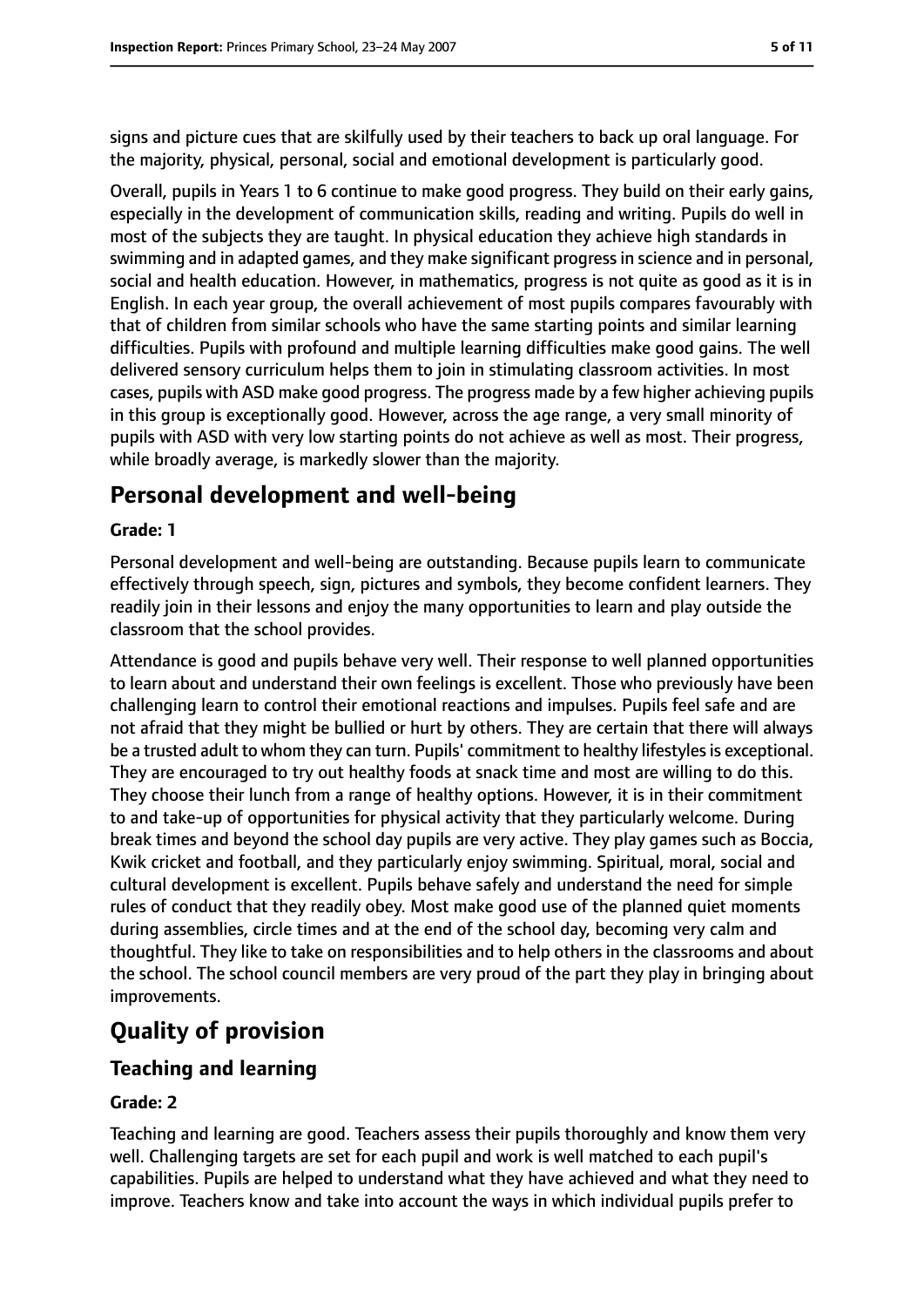learn and lessons contain a rich variety of experiences. There is a strong emphasis on active participation so that pupils learn by doing. Communication skills are developed effectively because the use of sign, picture exchange and symbolic writing is very consistent. Management of classes is good. All classroom staff understand their roles and carry these out well. Teaching assistants and support staff are of great benefit to both pupils' learning and their comfort. All staff use agreed and well understood methods to deal with challenging behaviour and reduce its occurrence. Teaching of pupils with PMLD is successful. It makes use of all of pupils' senses to stimulate them and encourage them to learn. The teaching of pupils in the special ASD class is of high quality, showing great expertise. However, not all teachers have this skill and pupils with ASD who are not in the specialist class have less access to such expert help.

#### **Curriculum and other activities**

#### **Grade: 2**

The curriculum is good. The school understands that pupils will only make academic progress if their personal and social skills are sufficiently well developed. Therefore, it places emphasis from the earliest stage on enabling pupils to understand and respond to others through speaking and listening, signing or using a picture exchange system. It also plans for and encourages pupils to do things for themselves and for others and to become as independent as possible. The curriculum complies with requirements. English is particularly well provided for and the opportunities for physical education, including swimming and games are very good. Because results showed that pupils' progress in mathematics lagged behind that in English, provision for mathematics is recently improved. The curriculum is enriched by the many opportunities, particularly involving sport and physical activity, that the school offers to its pupils beyond the school day. There are, however, no opportunities for pupils to benefit from residential visits.

#### **Care, guidance and support**

#### **Grade: 1**

The school provides outstanding care, guidance and support. It keeps the pupils' progress under review and carefully analyses the information that it gathers. It sets realistic and challenging targets for pupils and involves parents and carers in regularly reviewing these. Teachers are strongly committed to the interests of their pupils. Out of school activities that are important for pupils' learning and personal development receive strong support from the staff. Arrangements to ensure health and safety are exceptionally thorough. The school employs a consultant to carry out frequent checks on all potential hazards. The risks to pupils that might arise from planned activities are carefully assessed. Child Protection arrangements are robust and regularly reviewed. The school promotes the well-being of pupils exceptionally well. It works very effectively alongside health care professionals, including the school nurse, to assist parents and carers in managing problems that arise from their children's difficulties and disabilities. The school is vigilant in identifying threats to the welfare of vulnerable pupils. It works tirelessly and effectively to organise support from other agencies to help pupils and families in difficulty.

# **Leadership and management**

#### **Grade: 2**

Leadership and management are good. The headteacher provides the school with a clear sense of purpose. She is well supported by a leadership team who share her view about the educational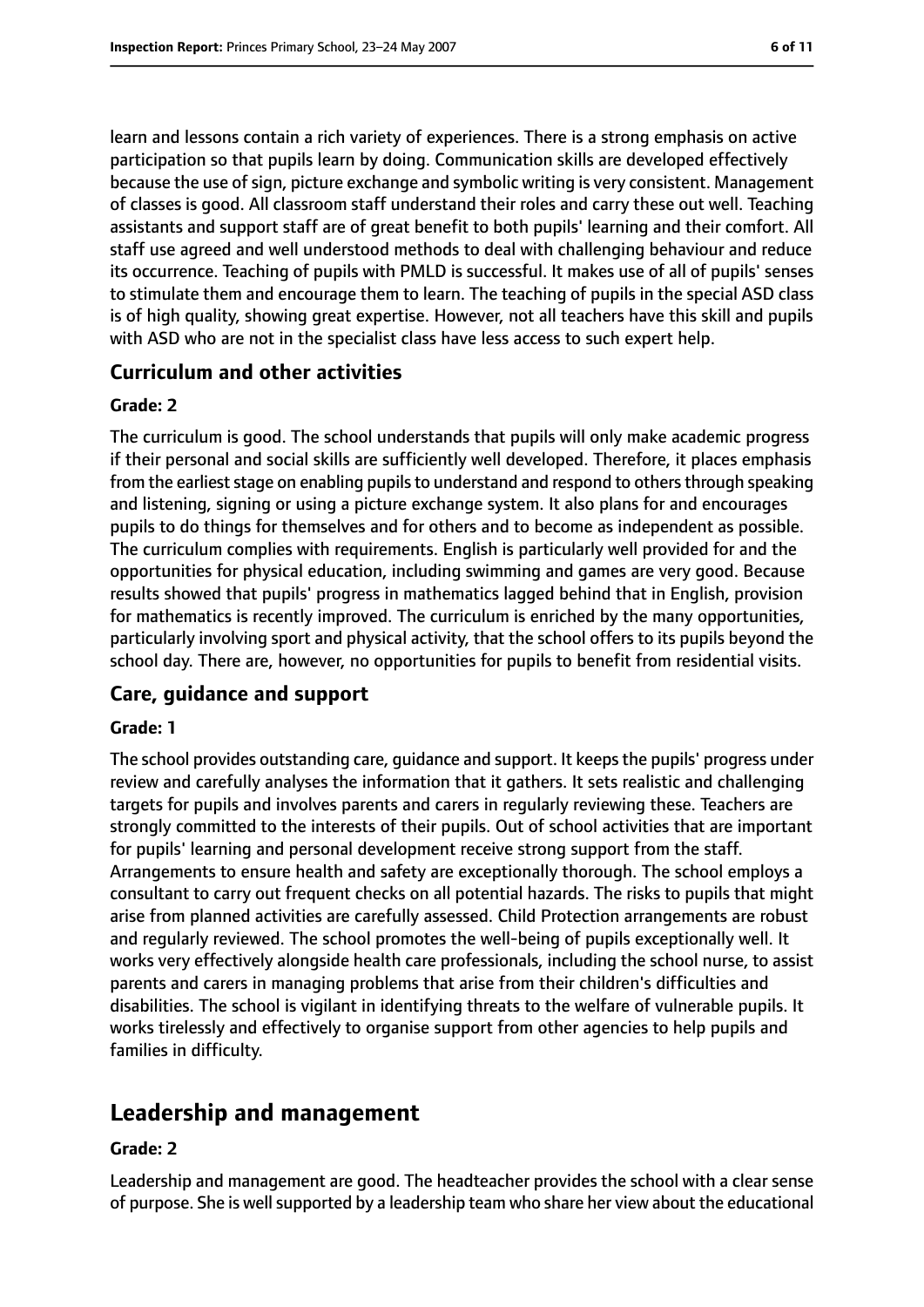direction the school must take. The issues raised by the last report have been dealt with effectively. Pupils' standards of achievement have much improved, teaching is now good and the personal development of learners is now promoted exceptionally well. Since the last inspection, provision has been successfully developed to meet the needs of pupils whose needs are more diverse. The school leadership monitors the progress of pupils very thoroughly and keeps a watchful eye on the achievement of all groups. It is aware of the school's strengths and areas for development. Improvement planning is well established and plans are firmly based on continuous review of the school's performance. Commitment to inclusion is very good and pupils have many opportunities to learn and play alongside others from mainstream schools.

Good management ensures that the school runs calmly and efficiently. Parents hold the school in high regard. Their relationships with the school are positive and their views are sought about its performance. Liaison and collaboration with external agencies including health and social service professionals is very good and serves the interests of pupils well. Governance is strong and effective. Governors carry out their roles with rigour and commitment.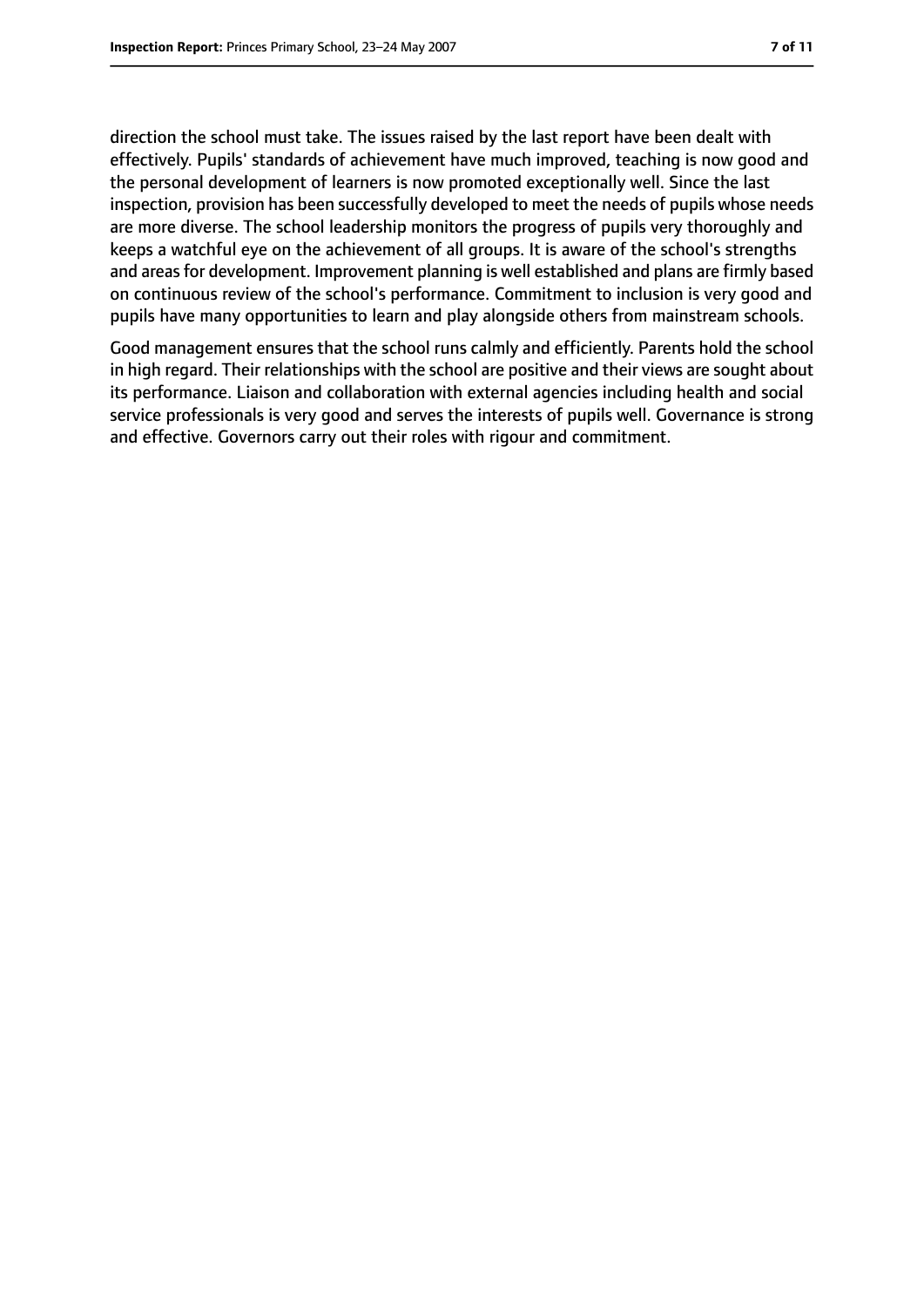**Any complaints about the inspection or the report should be made following the procedures set out in the guidance 'Complaints about school inspection', which is available from Ofsted's website: www.ofsted.gov.uk.**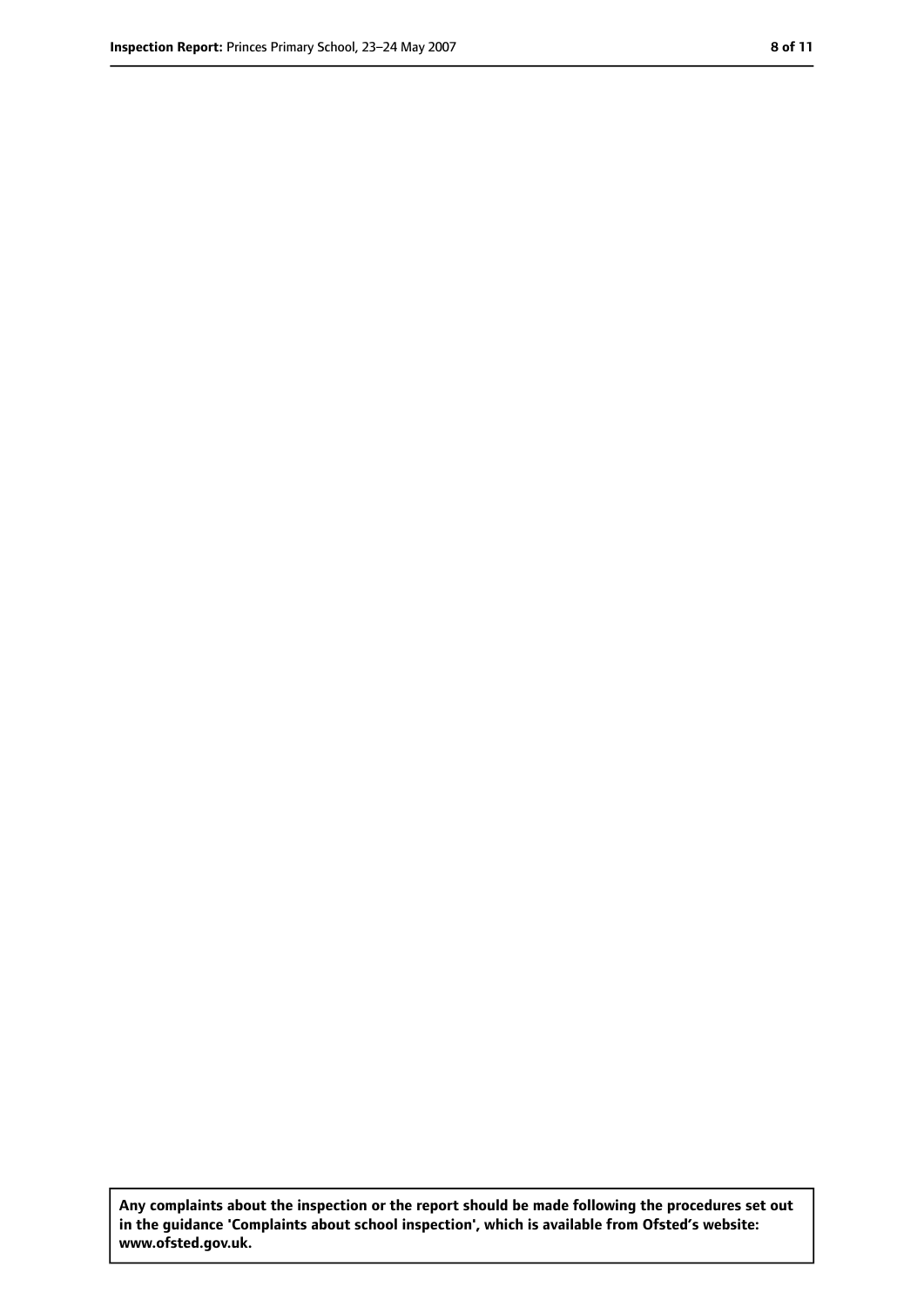#### **Annex A**

# **Inspection judgements**

| Key to judgements: grade 1 is outstanding, grade 2 good, grade 3 satisfactory, and grade 4 | <b>School</b>  |
|--------------------------------------------------------------------------------------------|----------------|
| inadeauate                                                                                 | <b>Overall</b> |

## **Overall effectiveness**

| How effective, efficient and inclusive is the provision of education, integrated<br>care and any extended services in meeting the needs of learners? |     |
|------------------------------------------------------------------------------------------------------------------------------------------------------|-----|
| How well does the school work in partnership with others to promote learners'<br>well-being?                                                         |     |
| The quality and standards in the Foundation Stage                                                                                                    |     |
| The effectiveness of the school's self-evaluation                                                                                                    |     |
| The capacity to make any necessary improvements                                                                                                      |     |
| Effective steps have been taken to promote improvement since the last<br>inspection                                                                  | Yes |

## **Achievement and standards**

| How well do learners achieve?                                                                               |  |
|-------------------------------------------------------------------------------------------------------------|--|
| The standards <sup>1</sup> reached by learners                                                              |  |
| How well learners make progress, taking account of any significant variations between<br>groups of learners |  |
| How well learners with learning difficulties and disabilities make progress                                 |  |

## **Personal development and well-being**

| How good is the overall personal development and well-being of the<br>learners? |  |
|---------------------------------------------------------------------------------|--|
|                                                                                 |  |
| The extent of learners' spiritual, moral, social and cultural development       |  |
| The behaviour of learners                                                       |  |
| The attendance of learners                                                      |  |
| How well learners enjoy their education                                         |  |
| The extent to which learners adopt safe practices                               |  |
| The extent to which learners adopt healthy lifestyles                           |  |
| The extent to which learners make a positive contribution to the community      |  |
| How well learners develop workplace and other skills that will contribute to    |  |
| their future economic well-being                                                |  |

## **The quality of provision**

| How effective are teaching and learning in meeting the full range of the<br>learners' needs?          |  |
|-------------------------------------------------------------------------------------------------------|--|
| How well do the curriculum and other activities meet the range of needs<br>and interests of learners? |  |
| How well are learners cared for, quided and supported?                                                |  |

 $^1$  Grade 1 - Exceptionally and consistently high; Grade 2 - Generally above average with none significantly below average; Grade 3 - Broadly average to below average; Grade 4 - Exceptionally low.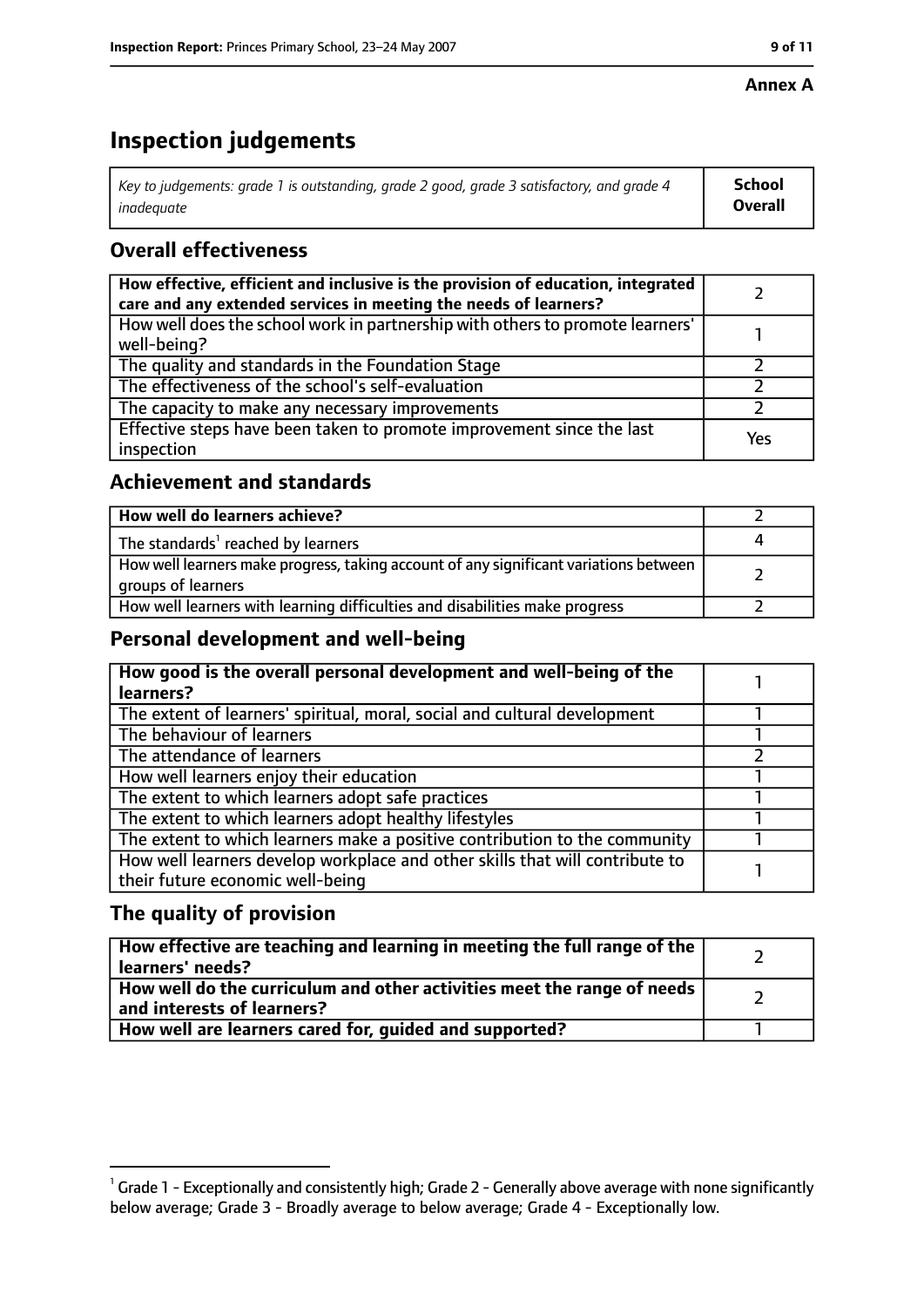# **Leadership and management**

| How effective are leadership and management in raising achievement<br>and supporting all learners?                                              |           |
|-------------------------------------------------------------------------------------------------------------------------------------------------|-----------|
| How effectively leaders and managers at all levels set clear direction leading<br>to improvement and promote high quality of care and education |           |
| How effectively performance is monitored, evaluated and improved to meet<br>challenging targets                                                 |           |
| How well equality of opportunity is promoted and discrimination tackled so<br>that all learners achieve as well as they can                     |           |
| How effectively and efficiently resources, including staff, are deployed to<br>achieve value for money                                          | 7         |
| The extent to which governors and other supervisory boards discharge their<br>responsibilities                                                  | 7         |
| Do procedures for safequarding learners meet current government<br>requirements?                                                                | Yes       |
| Does this school require special measures?                                                                                                      | <b>No</b> |
| Does this school require a notice to improve?                                                                                                   | No        |